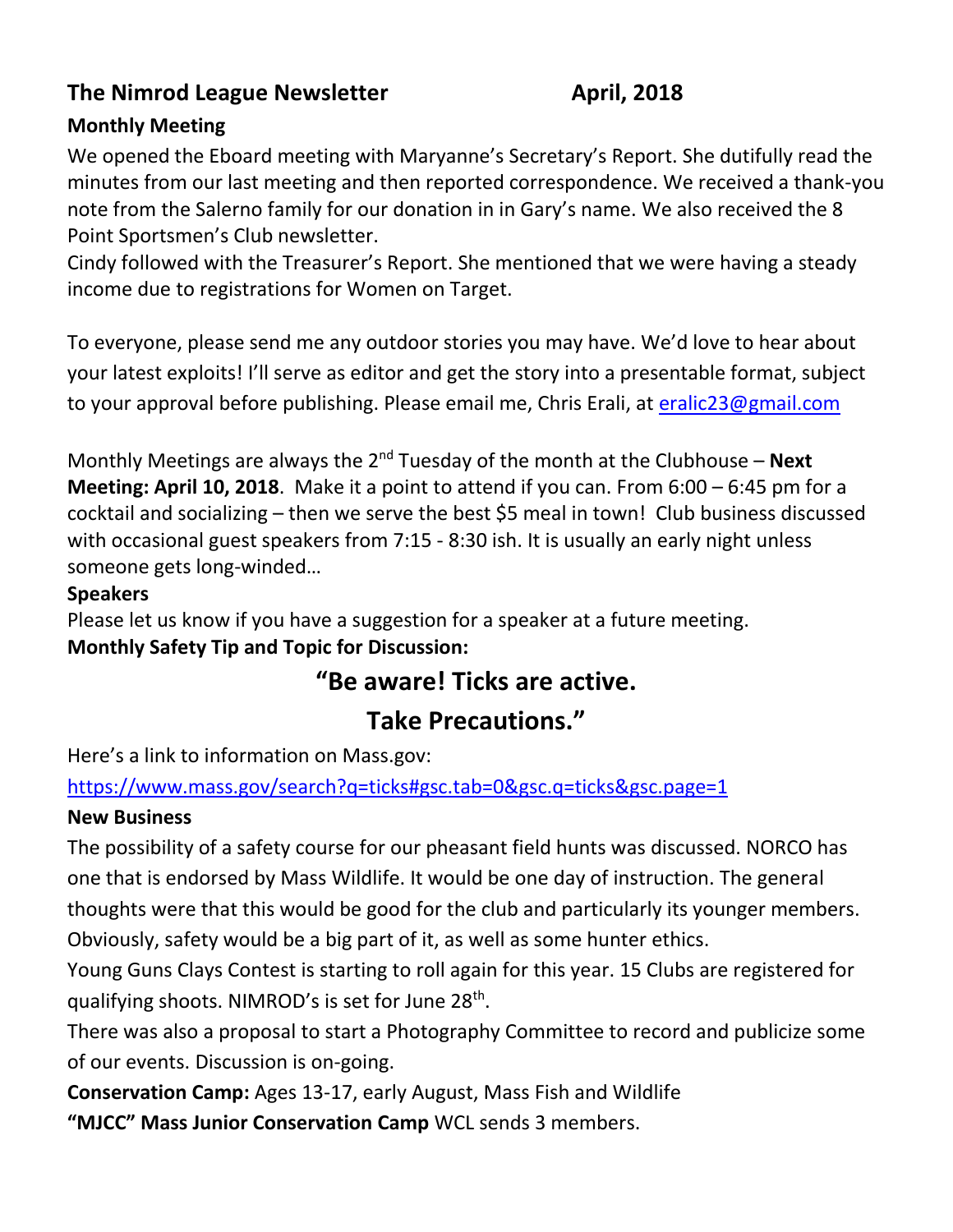#### **Membership**

The Board accepted the following people as candidates for membership with a vote scheduled at the next general meeting: David Lamert, David Eddy, and Shawn Lang from Holden, Kevin Sanford from Princeton, Michael Fazio Jr. of Sterling, and finally Ryan O'Neill from Worcester. To our 6 new prospective members, please join us on **our next general monthly meeting, Tuesday, April 10**, **2018,** when we welcome you to our club.

**Board of Trustees**

No Report

### **Trap/Skeet**

Thursday nights have continued quiet. We need a change in the weather. Consequently, it was decided not to open the kitchen for the coming weeks until the enthusiasm returns.

Trap and Skeet is every Thursday night. We encourage everyone to come out on Thursday evenings for a night of shooting and fellowship.

**Upcoming Events:** Worcester Airport Security Trap Shoot: April 6<sup>th</sup> & 13<sup>th</sup> Ham Shoot: April 22<sup>nd</sup>

#### **Kitchen**

Kitchen Clean-Up Day went very well. Many thanks to Bruce Ebbesson, Pat Orrell, Harry Wilbur, Gary Hough, Kurt Pearson, and Chris Erali. We were easily finished by noon!

Volunteers for cooking at upcoming general meetings are as follows: April: Don French, May: Pat Orrell, June: Doug King.

We are still looking for donations for our game dinner. If you have any game, leave it in the refrigerator and call Bruce at (508) 853-1589. He will vacuum package it for the freezer to prevent freezer burn and keep it fresh for our dinner. Thanks!

**Upcoming Event:** Game Dinner on May 20, 2017

# **Rifle Range**

A blue barrel has lost its way to the rifle range. Please help it find its way home. At the Executive Board meeting there was much discussion centered around safety issues. That's always a benefit to everyone. A myriad of suggestions were talked about regarding a range orientation to all new members. Junior members were discussed as well. The suggestion of improving our signage was also made. Nothing was voted on or established yet, but the concerns of and safety affect everyone. The discussion was tabled to be taken up again at a future meeting. The thought is that the board will need to deliberate and prepare for such discussion.